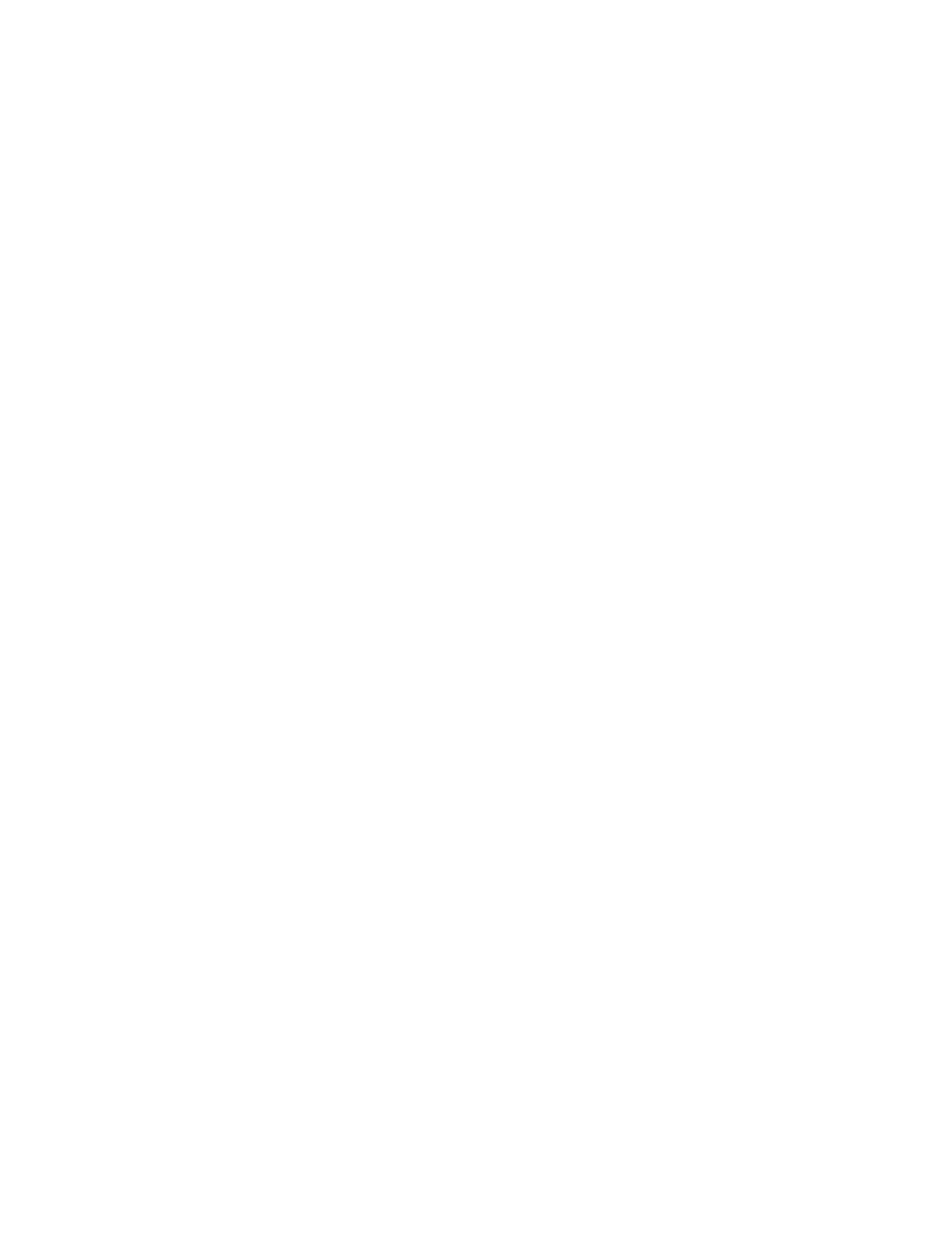# INSTRUCTIONS FOR PREPARATION OF

# Savings Association Holding Company Report FR LL-(b)11

### **General Instructions**

The *Savings Association Holding Company Report* (FR LL-(b)11) is also known as the *Annual/Current Report* and will be referred to as such throughout these instructions.

The FR LL-(b)11 must be filed by top-tier savings and loan holding companies exempt from initially filing Federal Reserve regulatory reports.<sup>1</sup> These are savings and loan holding companies that are required to file the *Quarterly Savings and Loan Holding Company Report* (FR 2320).

A savings and loan holding company that is registered as a trust (other than a business trust), a secured creditor, or a corporate trustee, is not subject to the filing requirements set forth herein.

For a multi-tier savings and loan holding company, the top-tier savings and loan holding company may file combined reports, however, the required information for each savings and loan holding company must be provided. If a combined report is filed, the name and address for each savings and loan holding company included in the combined report must be listed separately. In addition, each savings and loan holding company should execute a separate certification. See page 2 of the report form.

## **1. Use of the Form**

The Annual Report is required to be filed annually within 90 days of the end of the savings and loan holding company's fiscal year. Note that a non-public company with assets of \$500 million or more may file the audited financial statements required by the FR LL-(b)11 Annual Report within 120 days after the end of the fiscal year. (The remainder of the FR LL-(b)11 must be filed within 90 days of the end of the fiscal year.)

The Current Reports must be filed within 45 days of the end of each quarter (except the fourth quarter of the savings and loan holding company's fiscal year) and when there has been a material change in any of the information reported. In addition, all Securities and Exchange Commission (SEC) filings of privatelyheld savings and loan holding companies must be submitted under cover of a Current Report and filed simultaneously with the filing of such statements with the SEC.

The Annual Report must provide a response to each item. The Current Report must also provide a response to each item. Any other Current Report must provide a response only for those items in which a material change has occurred.

A savings and loan holding company should file any amendments under cover of this form and clearly identify them as amendments. Items should be numbered consecutively and comply with all pertinent requirements of the FR LL-(b)11, including the certification page.

If the submission deadline falls on a weekend or holiday, the FR LL-(b)11 must be received on the first business day after the Saturday, Sunday, or holiday. Earlier submission aids the Federal Reserve in reviewing and processing the report and is encouraged.

The FR LL-(b)11 is due by the end of the reporting day on the submission date (5:00 p.m. at each district Reserve Bank).

<sup>1.</sup> An exempted SLHC includes: (1) a grandfathered unitary SLHC whose assets are primarily commercial and whose thrifts make up less than 5 percent of its consolidated assets; and (2) a SLHC whose assets are primarily insurance-related and who does not otherwise submit financial reports with the Securities and Exchange Commission pursuant to Section 13 or 15(d) of the Securities Exchange Act of 1934. (76 FR 81933).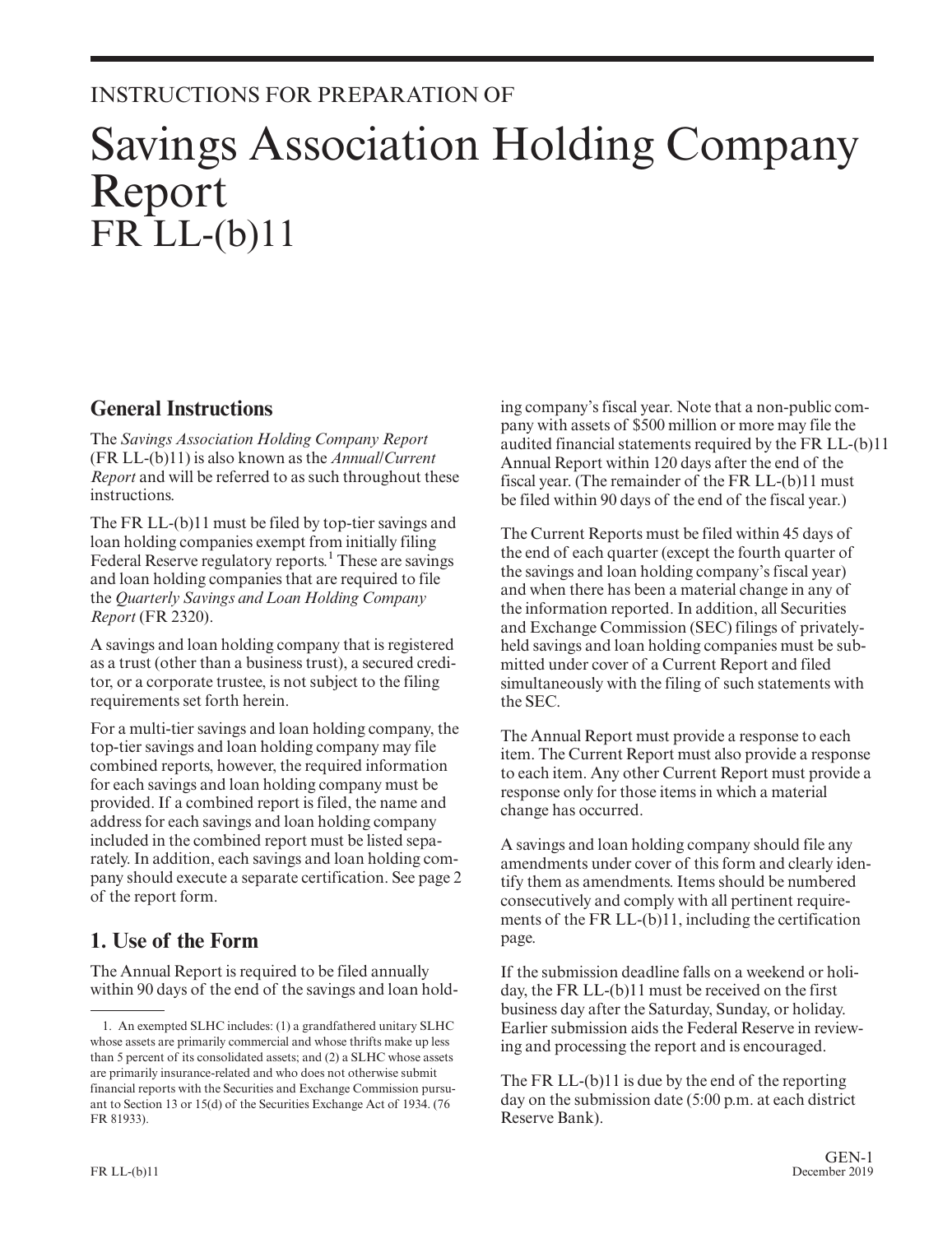# General Instructions

## **2. Preparation of Report**

Savings and loan holding companies should present information in a manner that allows the reader to understand what is being conveyed without referring to the instructions for the item.

Include an index of items and sub-items.

Unless specifically noted otherwise, savings and loan holding companies may omit information regarding subsidiaries of the savings association(s).

In providing an answer or partial answer to any item in this FR LL-(b)11, savings and loan holding companies may incorporate by reference material contained in exhibits to this FR LL-(b)11. Savings and loan holding companies should clearly specify the location of the incorporated material, including page, item, and/or paragraph number.

## **3. Filing Requirements**

The FR LL-(b)11, including exhibits and other pertinent documents, must be filed electronically as a PDF file with the Federal Reserve. Files must not contain security settings and all scanned images must be searchable. All required information must be included in the Annual/Current Report. The Annual/Current Report cannot include links to other documents (such as SEC filings or press releases). Savings and loan holding companies should contact their district Federal Reserve Bank or go to [https://www.frbservices.org/](https://www.frbservices.org/resources/central-bank/reporting-central.html) [resources/central-bank/reporting-central.html](https://www.frbservices.org/resources/central-bank/reporting-central.html) for procedures for electronic submission.

The original manually signed FR LL-(b)11 must be retained in the files of the savings and loan holding company and be available for inspection by the Federal Reserve.

## **4. Public Information**

The completed version of this report generally is available to the public upon request on an individual basis. However, the Federal Reserve System regards supplemental information provided in Item 3 of the FR LL-(b)11 that corresponds to a "yes" answer to questions 24, 25, and 26 of the FR 2320, to be protected from disclosure under exemption 4 of the Freedom of Information Act (FOIA). If it should be determined subsequently that any information collected on these three items must be released, respondents will be notified.

A reporting savings and loan holding company may request confidential treatment for any portion of the FR LL-(b)11 if the savings and loan holding company is of the opinion that disclosure of specific commercial or financial information in the report would likely result in substantial harm to its competitive position, or that disclosure of the submitted information would result in unwarranted invasion of personal privacy. In certain limited circumstances, the Federal Reserve may approve confidential treatment of some or all of the items for which such treatment has been requested if the institution clearly has provided a compelling justification for the request.

If a savings and loan holding company seeks to have confidential treatment accorded any information submitted as part of this FR LL-(b)11, such material should be submitted as a separate file labeled "confidential," and accompanied by a formal request stating the reason for filing such information confidentially. The request for confidential treatment should be included as part of the confidential file.

A request for confidential treatment must discuss the justification for which confidentiality is requested and must demonstrate the specific nature of the harm that would result from public release of the information. Merely stating that competitive harm would result or that information is personal is not sufficient.

Savings and loan holding companies must submit a request for confidential treatment at the time of filing this report even if they previously requested (and were or were not accorded) confidential treatment for the same information as filed on a previous FR LL(b)- 11 report or as otherwise provided to the Board.

**Check Box.** Savings and Loan holding companies must select on page 1 of the form whether any confidential treatment is requested for any portion of the report. If the answer to the first question is "Yes," the Reporter must indicate whether a letter justifying the request for confidential treatment is included with the submission or has been provided separately. *If an institution does not fulfill both requirements, or does not check the appropriate boxes, confidential treatment will not be considered.*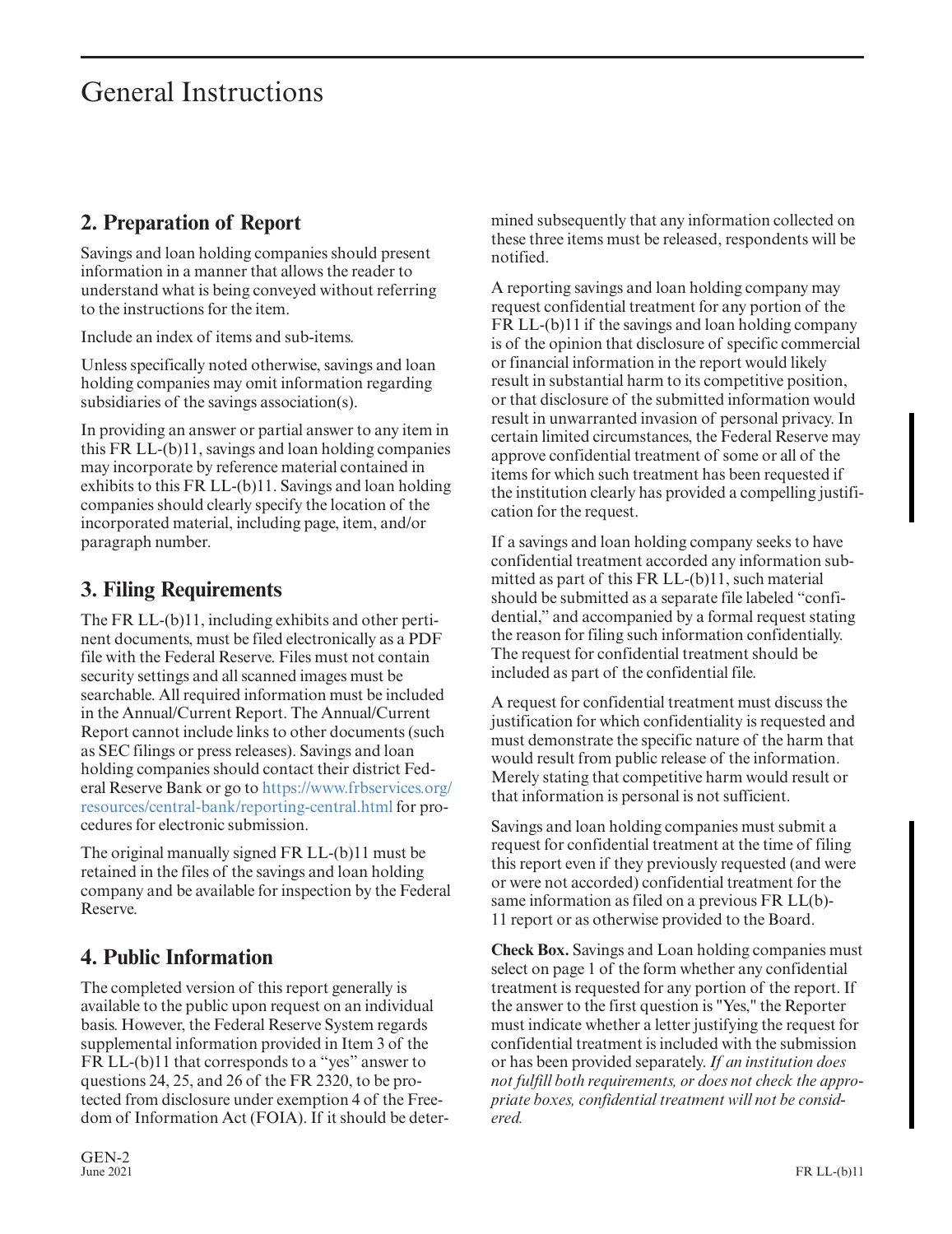# General Instructions

**Note: Responses to the questions regarding confidential treatment on page 1 of the form will be considered public information.**

Information, for which confidential treatment is requested, may subsequently be released by the Federal Reserve System in accordance with the terms of 12 CFR 261.16, or otherwise provided by law. The Federal Reserve may subsequently release information for which confidential treatment is accorded if the Board of Governors determines that the disclosure of such information is in the public interest. If the Federal Reserve deems it necessary to release confidential data,

the reporting institution will be notified before it is released.

## **5. Definitions**

The terms used in this FR LL-(b)11, unless specifically defined in the instructions to an item, have the meaning commonly ascribed to them in commercial/ financial usage or as specified in Section 10 of the Home Owners' Loan Act, as amended, and 12 C.F.R. Parts 583, 574, and 561.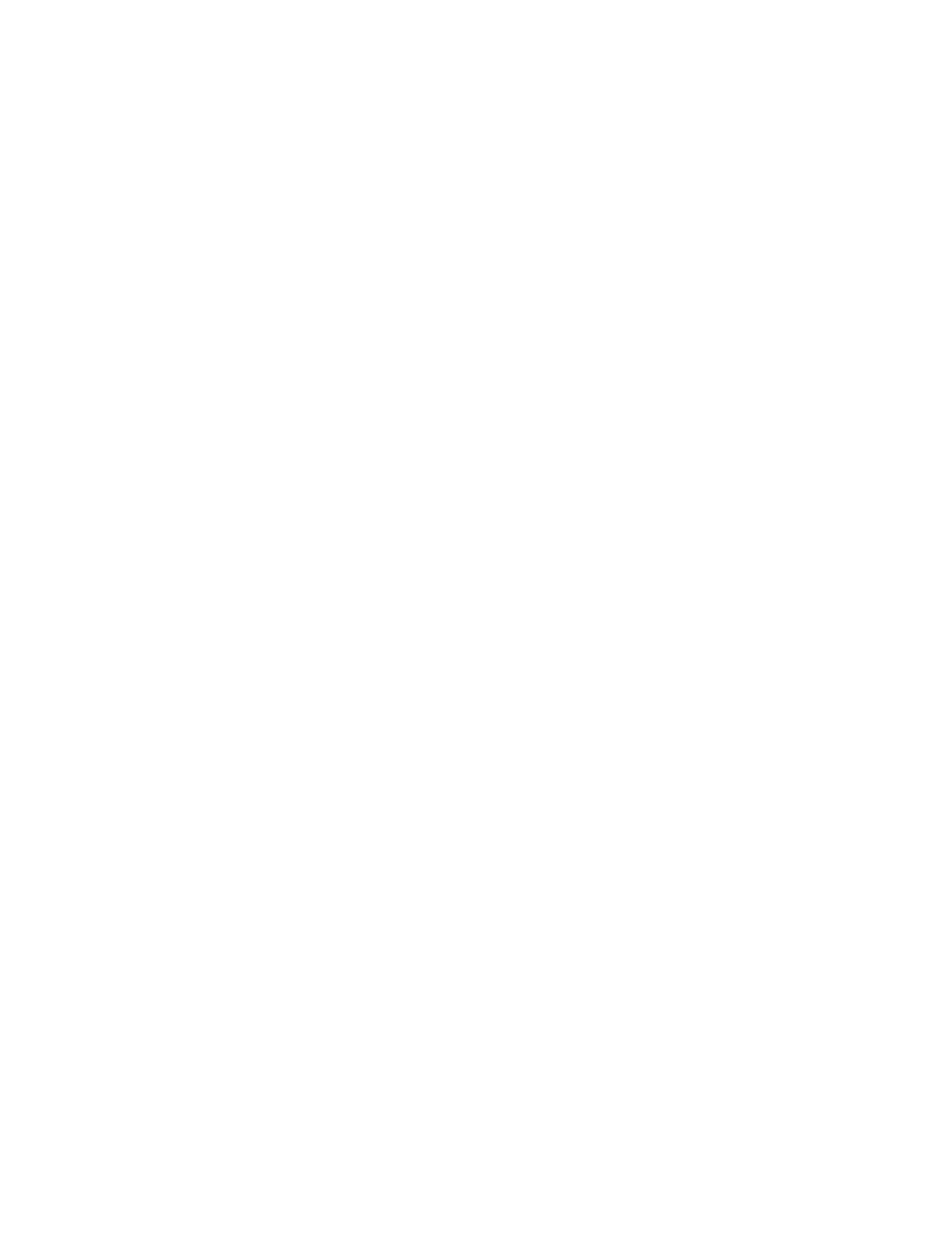# REPORT ITEM INSTRUCTIONS FOR

# Savings Association Holding Company Report FR LL-(b)11

### **Index of Items of the Savings Association Holding Company Report (referred to in these instructions as Annual/Current Report)**

- **Item 1.** Filing of Statements with the Securities and Exchange Commission (SEC)
- **Item 2.** Reports Provided by Nationally Recognized Statistical Rating Organizations and Securities Analysts
- **Item 3.** Supplemental Information for Questions on the Quarterly Savings and Loan Holding Company Report (FR 2320)
- **Item 4.** Other Materially Important Events
- **Item 5.** Financial Statements
- **Item 6.** Exhibits

#### **Item 1. Filing of Statements with the Securities and Exchange Commission**

A privately held savings and loan holding company must submit a copy, with a corresponding index, of all materials that the savings and loan holding company files with the SEC, including filings under both the Securities Act of 1933 and the Securities Exchange Act of 1934. All savings and loan holding companies must submit any filings with any State authority in connection with any intrastate offering, under cover of this FR LL-(b)11. If the savings and loan holding company is not an SEC filer, note this in the FR LL-(b)11.

#### **Item 2. Reports Provided by Nationally Recognized Statistical Rating Organizations and Securities Analysts**

Submit copies of reports on any company in the structure provided to the savings and loan holding company by Nationally Recognized Statistical Rating Organizations and Securities Analysts.

#### **Item 3. Supplemental Information for Questions on the** *Quarterly Savings and Loan Holding Company Report* **(FR 2320)**

The savings and loan holding company shall provide a detailed explanation and supporting documentation for all supplemental questions on the FR 2320 with a "yes" response.

The Federal Reserve System regards supplemental information provided in Item 3 of the FR LL-(b)11 that corresponds to a "yes" answer to questions 24, 25, and 26 of the FR 2320, to be protected from disclosure under exemption 4 of the Freedom of Information Act (FOIA). If it should be determined subsequently that any information collected on these three items must be released, respondents will be notified. A savings and loan holding company must request confidential treatment for all other supplemental information responses related to questions  $21, 22(a)$  through  $22(f), 23, 27, 28$ , and 29 of the FR 2320.

If there is a functionally regulated company in the structure, the savings and loan holding company should identify the primary or lead regulator for the company. In addition, the savings and loan holding company should provide a contact name, phone number, and email address for each such company.

#### **Item 4. Other Materially Important Events**

The savings and loan holding company shall report under this item any information that is not specifically requested in this FR LL-(b)11, but which may affect the records of the Federal Reserve (e.g., a name change) or which may affect the savings and loan holding company structure, such as material litigation or other contingent liabilities, changes to senior manage-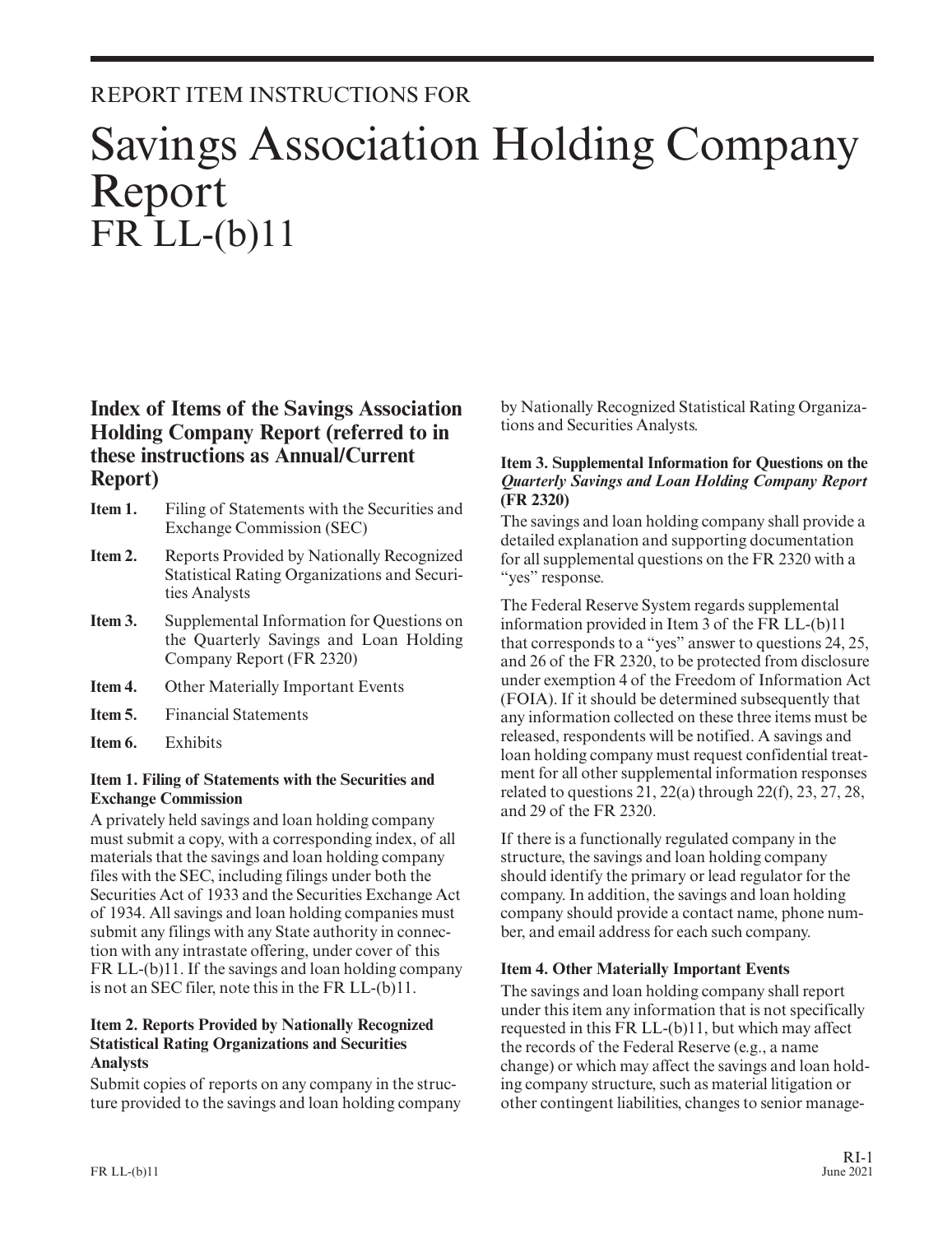# Report Item Instructions

ment, unexpected economic events, issuance, renewal or restructuring of debt, etc. The savings and loan holding company should also report information that it deems to be of material importance under this item.

#### **Item 5. Financial Statements**

All savings and loan holding companies, including shell savings and loan holding companies, must file the following financial statements for each quarter and at each fiscal year end as part of this FR LL-(b)11. Savings and loan holding companies that are insurance companies may file financial statements prepared in conformity with statutory accounting principles only if they do not prepare GAAP financial statements for any other purpose. Savings and loan holding companies should direct any requests for modification or waiver of these requirements to the appropriate Federal Reserve Bank. (See the discussion below regarding audit requirements.)

#### **A. Consolidated Statements**

- (1) Consolidated statements of financial condition of the savings and loan holding company and its subsidiaries, and consolidated statements of operations, cash flow and retained earnings or equity statements of the savings and loan holding company and its subsidiaries for the period under report.
- (2) Unaudited consolidating schedules.

In preparing consolidated statements, the savings and loan holding company must follow the consolidated statement principles of inclusion or exclusion that will clearly exhibit the financial condition and results of operations of the savings and loan holding company and its subsidiaries.

Multi-tier savings and loan holding company structures that choose to file a combined FR LL-(b)11 for all the savings and loan holding companies at one time as a single filing should provide annual audited consolidated statements (as indicated below) and unaudited consolidating schedules for each company as would be required if the subsidiary savings and loan holding company were filing independently. Alternatively, audited consolidating schedules filed with consolidated statements at the top-tier savings and loan holding company are acceptable.

#### **B. Unconsolidated Subsidiaries and Other Persons**

For each subsidiary that is not consolidated, excluding subsidiary savings associations, statements of financial condition, operations, cash flow, and retained earnings or equity must be filed as would be required if the subsidiary were itself a savings and loan holding company. Insofar as practicable, these statements must be as of the same dates or for the same periods as the savings and loan holding company's consolidated statements.

If the fiscal year of any unconsolidated subsidiary has ended within 90 days before the date of filing of the FR LL-(b)11, or ends after the date of filing, financial statements of the subsidiary must be filed as an amendment to the FR LL-(b)11 within 120 days after the end of the subsidiary's fiscal year. In addition, the savings and loan holding company must file unaudited statements as of the same date as its consolidated statements if statements for the same period are not available.

#### *Audit Requirements*

An independent public accountant must audit the fiscal year-end financial statements of savings and loan holding companies, except those of personal trusts and banks, if the insured subsidiary(ies) has (have) consolidated assets of \$500 million or greater. **The savings and loan holding company is not required to have quarterly financial statements audited.**

In determining whether this audit requirement applies, multiple savings and loan holding companies should aggregate the assets of all insured subsidiary institutions. If the savings and loan holding company has audited statements prepared for purposes other than the Federal Reserve requirements, (e.g., SEC requirements or similar requirements by regulators of other countries) the savings and loan holding company should provide a copy to their district Federal Reserve Bank. All of the savings and loan holding company's financial statements must be prepared in accordance with generally accepted accounting principles, or statutory accounting principles, if applicable. Except for those financial statements prepared in conformity with statutory requirements of other financial regulators, the format of the financial statements should be consistent with the financial statement presentation requirements set forth in SEC Regulation S-X and